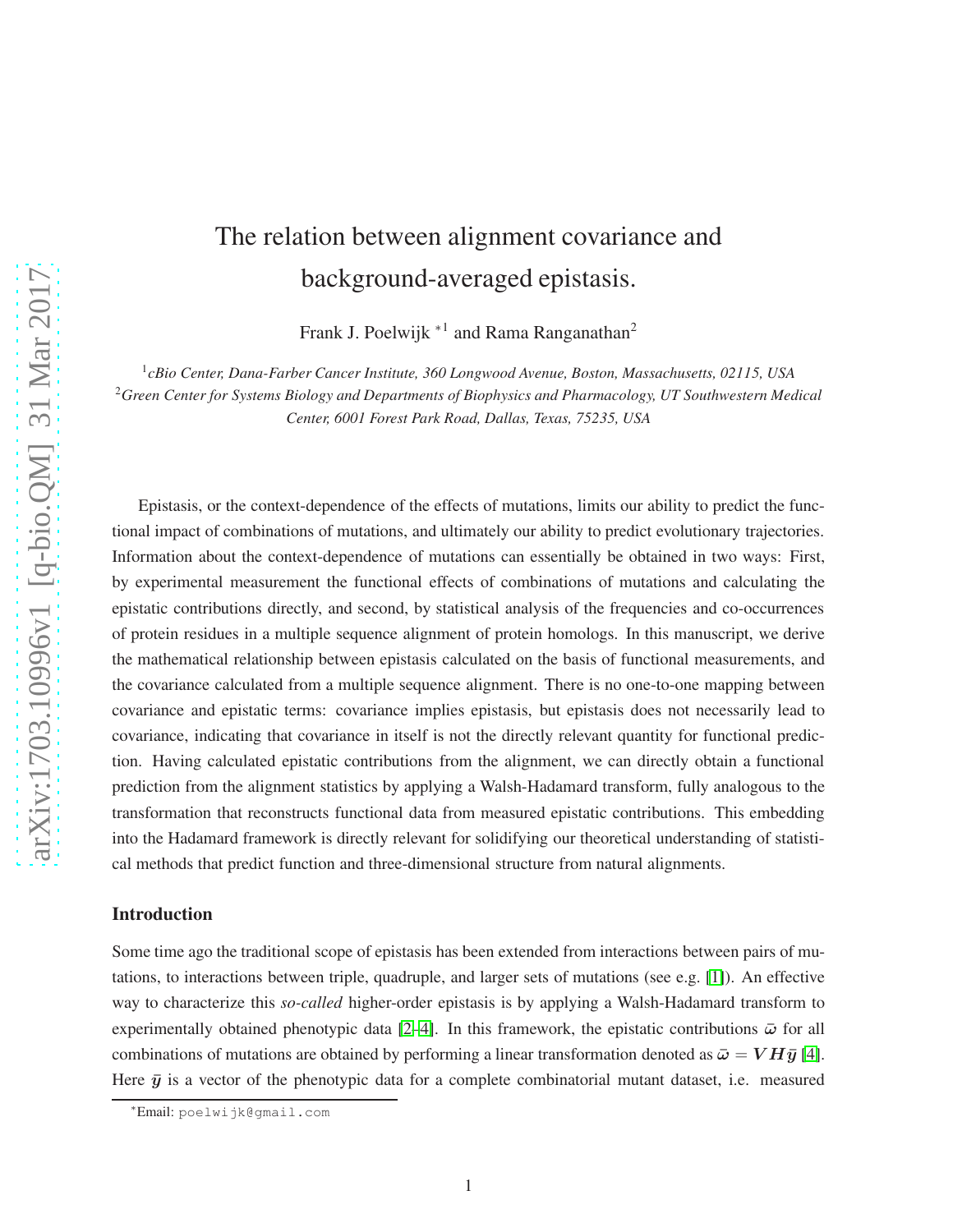phenotypes for all combinations of amino acid mutations between two initial sequences.  $H$  is the Walsh-Hadamard matrix  $[5]$ , and V is a weight matrix that provides pre-factors for the terms. Conversely, since this is a one-to-one mapping, if we know all epistatic contributions between mutations, we are able to make reconstruct all phenotypes by applying the the inverse transform  $(\bar{y} = H^{-1}V^{-1}\bar{\omega})$ . This particular of epistasis was termed 'background-averaged epistasis', indicating that, for example, a first-order contribution is the effect of a mutation at one position, averaged over all combinations of mutations at the remaining positions. This distinguishes the description from the more traditional, or local, epistasis, where all effects are calculated with respect to a chosen reference sequence.

A complementary approach to investigate mutational context-dependence is by statistical analysis of the occurrences and co-occurrences of amino acids in multiple sequence alignments of protein homologs. The reasoning behind this is that if some residue is beneficial globally across the homologs, it will occur in a multiple sequence alignment with a frequency higher than the background expectation. Similarly, pairs of residues that are beneficial, or deleterious, should be over- or under-represented in a representative alignment. Methods have been developed to extract various types of information, from cooperative interactions between amino acids [\[6\]](#page-6-2), to three-dimensional structure [\[7,](#page-6-3) [8\]](#page-6-4), and protein-protein interactions [\[9\]](#page-6-5). Additionally, global probability models have been applied to the prediction of phenotypes in mutant libraries [\[10\]](#page-6-6).

In the current manuscript we directly calculate epistatic terms from an alignment of functional sequences and compare this to covariance terms based on amino acid co-occurrences. To do this, we initially make the assumption that the phenotype is categorical, i.e. assumes the values 0 and 1 for non-functional and functional sequences, which allows us to directly compare epistasis and covariance terms. We argue that the categorical assumption will not affect the applicability of the theoretical framework, as sequences in natural alignments can be reasonably expected to be highly functional. We use experimental data from [\[11\]](#page-6-7), where a combinatorially complete dataset consisting of 2<sup>13</sup> mutants in the *Entacmaea quadricolor* fluorescent protein was phenotypically assayed for color and brightness, to show that the assumption is justified. Having distilled epistatic contributions from an alignment, we can now make functional predictions fully analogous to the procedure in the background-averaged epistasis framework, by inversion of the transformation  $\hat{y}^{\text{aln}} = H^{-1}V^{-1}\bar{\omega}^{\text{aln}}$ , where  $\hat{y}^{\text{aln}}$  designates that functional prediction.

#### **Results**

For a certain combinatorial sequence space, if we were able to make an alignment that contained all functional sequences in that space, we would write for the frequency  $f_i$  of the amino acid designated by '1' at position  $q_i$ 

<span id="page-1-0"></span>
$$
f_i = \frac{N_{gi=1}^{\text{func}}}{N_{\text{tot}}^{\text{func}}},\tag{1}
$$

where  $N_{g_i=1}^{\text{func}}$  is the number of sequences in the alignment with amino acid '1' at position  $g_i$ , and  $N_{\text{tot}}^{\text{func}}$ represents the total number of functional sequences. We can write for the first-order background-averaged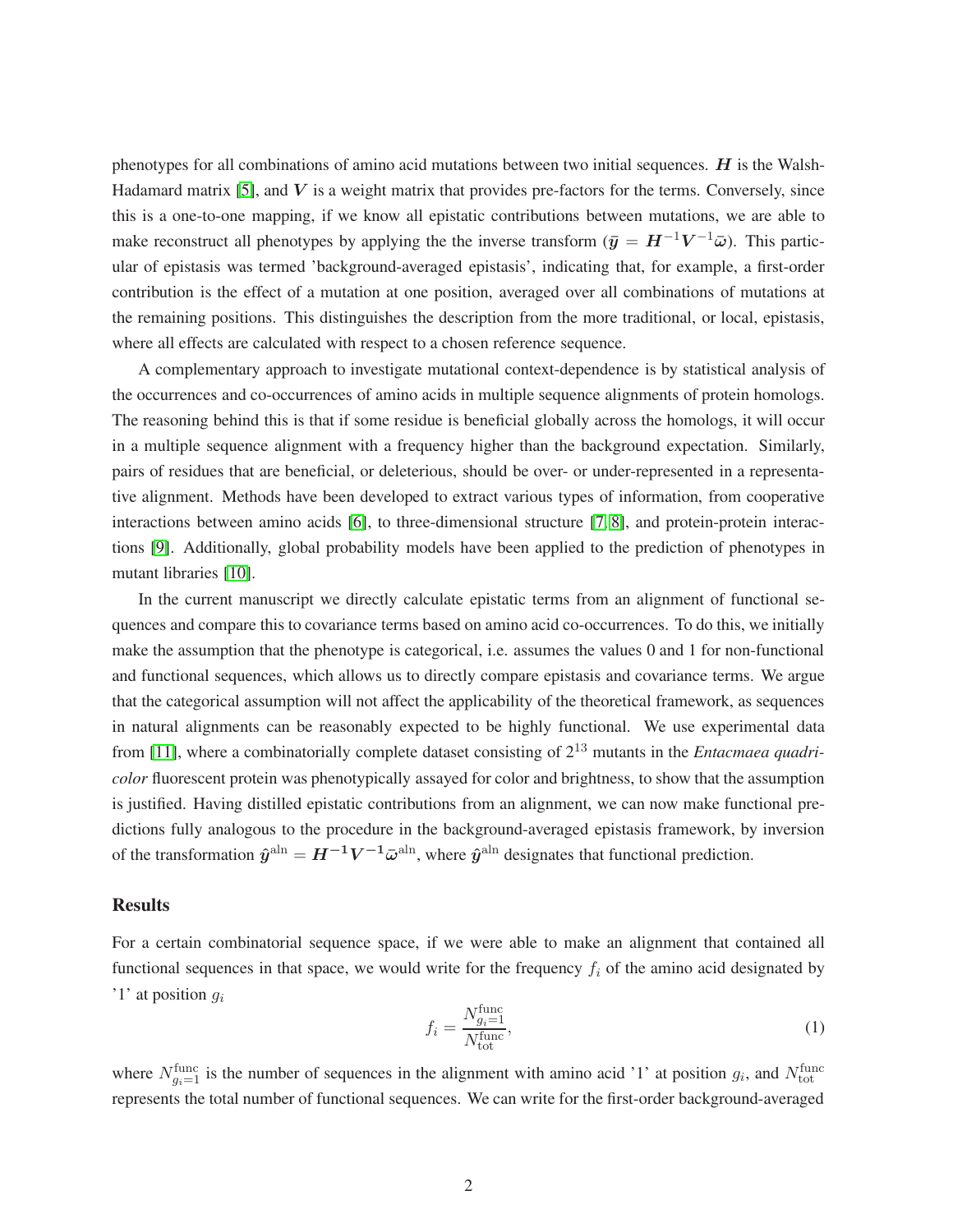<span id="page-2-0"></span>

*Figure 1: Second-order alignment epistatic terms versus covariance. Shown are the results of a simulation in which both the covariance*  $f_{ij} - f_i f_j$  *and the second-order alignment epistatic terms*  $\propto 4f_{ij} - 2(f_i + f_j) + 1$ *, were calculated for 20,000 random choices of*  $f_i$  *and*  $f_j$ *, and random compatible choices for*  $f_{ij}$ *. As can be seen, there is no one-to-one relation, only a correlation with a value of 0.5. Large (absolute) values for covariance imply large values for alignment epistasis, but the reverse is not true.*

epistatic term  $\omega_i$  associated with the same position

$$
\omega_i = \frac{1}{N_{\text{tot}}/2} \left( y_{10000...} - y_{00000...} + y_{11000...} - y_{01000...} + ... \right) \tag{2}
$$

where  $N_{\text{tot}}$  is the total size of the sequence space and  $y_{\dots}$  denote the phenotypes associated with the subscripted genotypes. The signs in front of the phenotypes correspond to the signs of the row in the Hadamard matrix that calculates the first-order background-averaged epistatic contribution for position  $i$ (see [\[4\]](#page-6-0)). If we now make the assumption that all phenotypes are either functional, '1', or nonfunctional, '0', we can write for the first-order background-averaged epistatic terms [\[4\]](#page-6-0)

<span id="page-2-1"></span>
$$
\omega_i^{\text{aln}} = \frac{N_{g_i=1}^{\text{func}} - N_{g_i=0}^{\text{func}}}{N_{\text{tot}}/2} = \frac{2N_{g_i=1}^{\text{func}} - N_{\text{tot}}^{\text{func}}}{N_{\text{tot}}/2}
$$

$$
= (2f_i - 1) \frac{2N_{\text{tot}}^{\text{func}}}{N_{\text{tot}}}
$$
(3)

where we obtain a direct link to the amino acid frequencies  $f_i$  in the alignment. In what follows we will designate such epistatic terms obtained from the alignment by 'alignment epistais',  $\bar{\omega}^{\text{aln}}$ .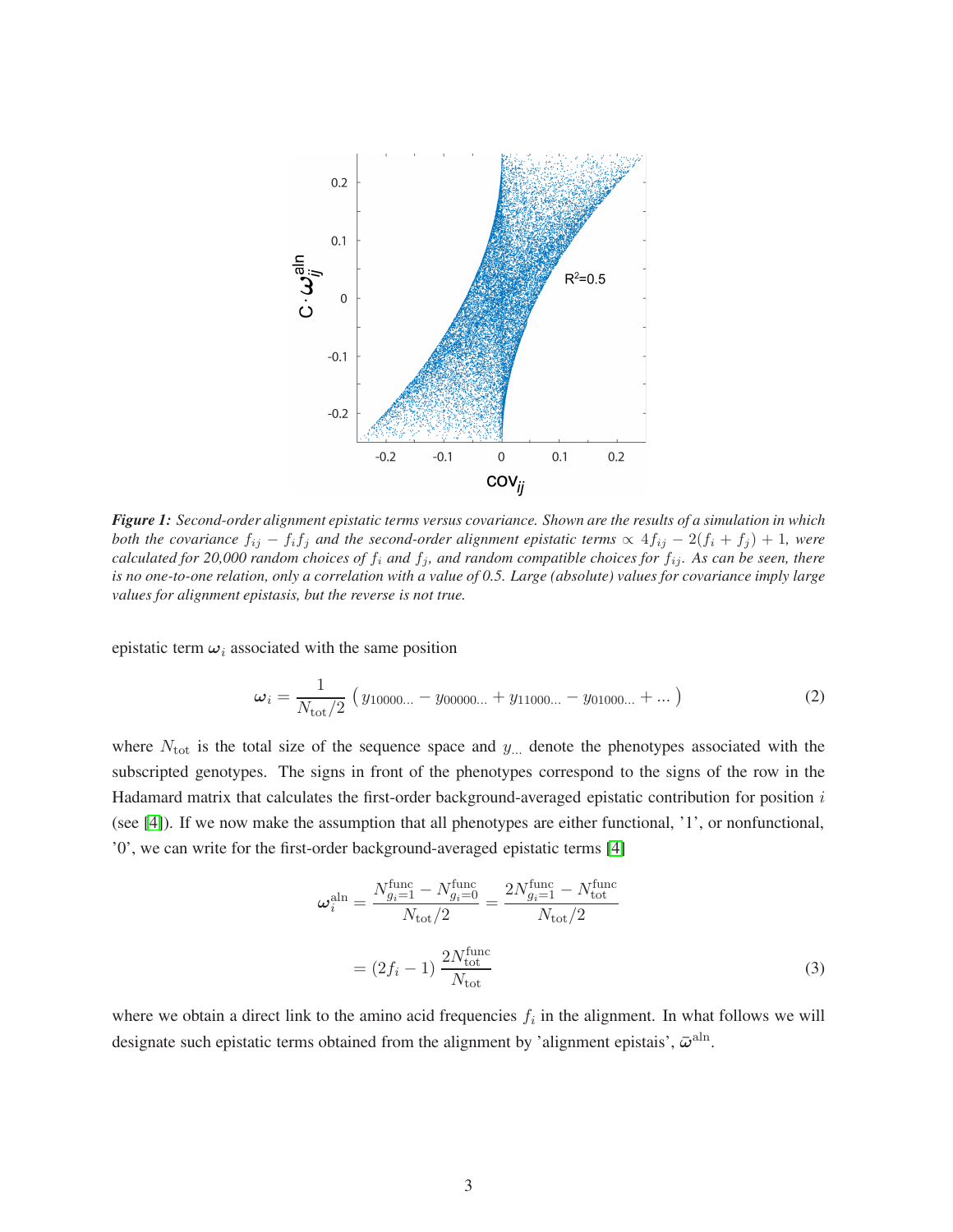<span id="page-3-0"></span>

*Figure 2: R* <sup>2</sup> *between 1st and 2nd order background-averaged epistatic versus alignment terms. The backgroundaveraged terms were obtained based on the functional values for the complete dataset [\[11\]](#page-6-7), according to the trans* $f$ orm  $\bar{\omega} = V H \bar{\mathcal{E}}$  [\[4\]](#page-6-0). Shown here is the goodness-of-fit (R<sup>2</sup>) between first- and second-order terms from  $\bar{\omega}$  versus  $\bar{\omega}^{\text{aln}}$  as a function of an increasing number of functional sequences in the alignment that is used to calculate the alignment epistasis  $\bar{\omega}^{\text{aln}}$ . When all functional mutants in the combinatorial space are included (2984 out of 8192 *total mutants) R*<sup>2</sup> *reaches 0.86.*

Now we can find the second-order terms in a similar fashion

$$
f_{ij} = \frac{N_{g_{ij}=11}^{\text{func}}}{N_{\text{tot}}^{\text{func}}}, \quad f_i = \frac{N_{g_{ij}=11}^{\text{func}} + N_{g_{ij}=10}^{\text{func}}}{N_{\text{tot}}^{\text{func}}}, \quad f_j = \frac{N_{g_{ij}=11}^{\text{func}} + N_{g_{ij}=01}^{\text{func}}}{N_{\text{tot}}^{\text{func}}}
$$
(4)

allowing us to express the second-order background-averaged epistatic terms in terms of frequencies

$$
\omega_{ij}^{\text{aln}} = \frac{1}{N_{\text{tot}}/4} \left( N_{g_{ij}=11}^{\text{func}} - N_{g_{ij}=10}^{\text{func}} - N_{g_{ij}=01}^{\text{func}} + N_{g_{ij}=00}^{\text{func}} \right)
$$

$$
= \left( 4f_{ij} - 2(f_i + f_j) + 1 \right) \frac{4N_{\text{tot}}^{\text{func}}}{N_{\text{tot}}}
$$
(5)

This clarifies the similarity to the covariance of frequencies in the alignment defined by

$$
cov_{ij} = f_{ij} - f_i f_j \tag{6}
$$

since  $\omega_{ij}^{\text{aln}}$  and  $cov_{ij}$  share the same leading term  $f_{ij}$ . To be more precise, the relation between  $\omega_{ij}^{\text{aln}}$  and  $cov_{ij}$  cannot be written down as a closed form expression. We can see from a simple simulation based on random values for  $f_i$ ,  $f_j$ , and compatible choices for  $f_{ij}$  that covariance implies epistasis, but that epistasis does not imply covariance (Fig [1\)](#page-2-0). There is a general relationship between the two quantities with an  $\mathbb{R}^2$ of 0.50.

Clearly, some initial idealizations were made to arrive at this result. First, no realistic alignment will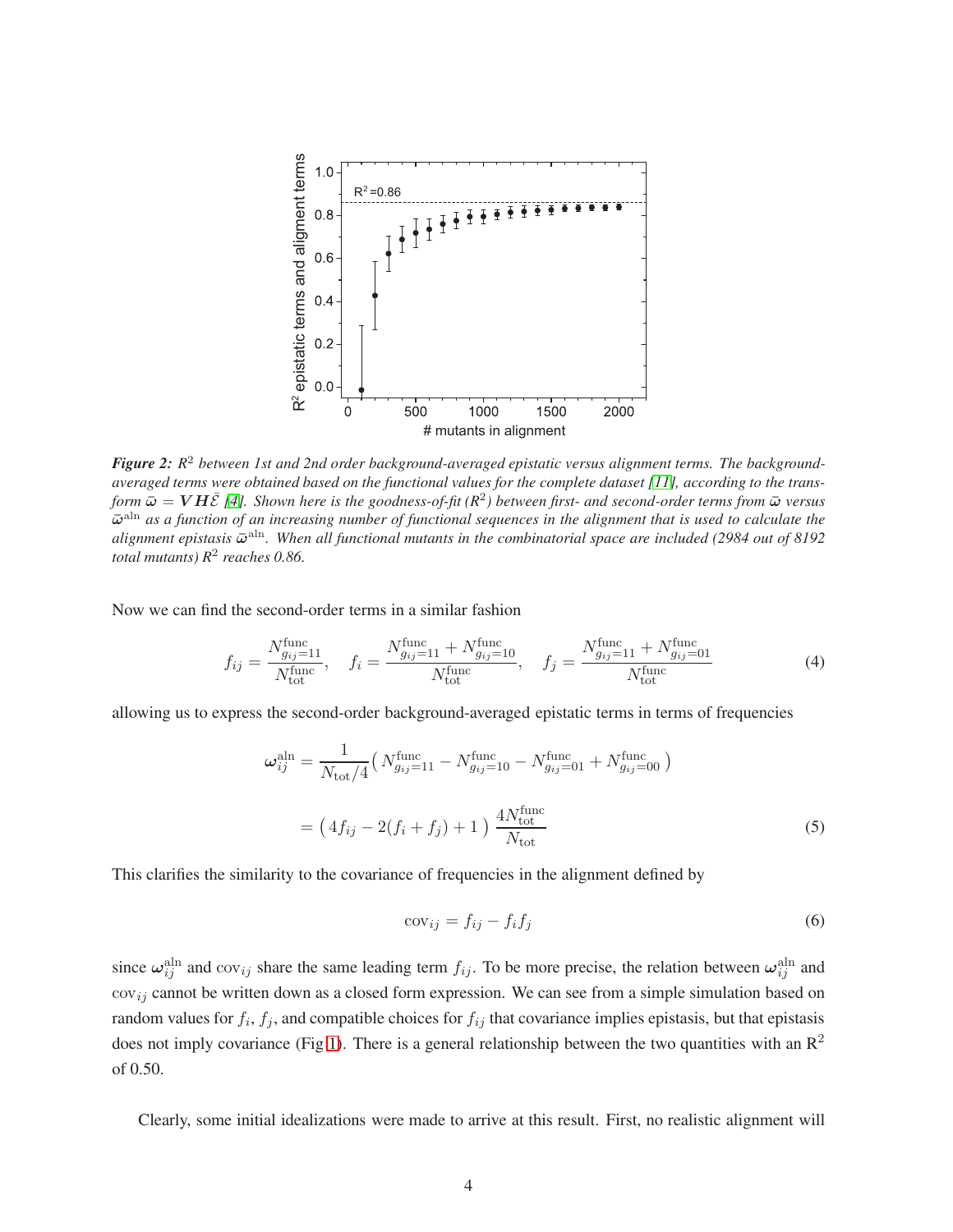<span id="page-4-0"></span>

*Figure 3: Spearman correlation coefficient* ρ *calculated between predicted phenotypic values from alignment epistasis and actual measurements. A high* ρ *is reached for limited alignment depths. The inset shows a typical reconstruction based on an alignment of 200 sequences (of 8192 total).*

contain *all* functional sequences. However, since the relevant terms are frequencies, they should be robust if the alignment is a representative subset of the functional sequences. Indeed, Fig. [2,](#page-3-0) where we calculated the goodness-of-fit between epistatic terms based on experimental data in [\[11\]](#page-6-7) and alignment epistasis, illustrates that the two rapidly converge for alignments of limited depth. The second assumption, that of binary phenotypes, may be quite reasonable for sequences that are found in nature, because we generally observe the outcomes of evolutionary optimization instead of intermediates. However, even for the mutational dataset in [\[11\]](#page-6-7) where we do observed a range of phenotypic values, the similarity between alignment epistasis and background-averaged epistasis from the functional assay is surprisingly good (when we include all functional mutants, the value for  $R^2$  for first and second-order terms combined is 0.86).

In fact, we can derive an expression to calculate for every order of alignment epistatic terms,  $\bar{\omega}^{\text{aln}}$ . In the ideal, but unrealistic, case of the alignment containing all functional sequences, this constitutes an invertible decomposition. In the realistic case where the alignment only contains a fraction of all functional sequences, one will have to determine how many orders of alignment epistasis can be meaningfully calculated before noise takes over.

The current demonstration becomes more straightforward if we reparametrize the genotype as  $\sigma_i$  =  $-1/1$  instead of  $g_i = 0/1$  (in ref [\[4\]](#page-6-0) we showed that this reparametrization naturally leads to a backgroundaveraged description). Now we can write, in analogy to the frequency  $f_i$  in equation [1,](#page-1-0) for the average value of a column in the alignment

$$
\phi_i = \frac{N_{\sigma_i=1}^{\text{func}} - N_{\sigma_i=-1}^{\text{func}}}{N_{\text{tot}}^{\text{func}}}
$$
\n(7)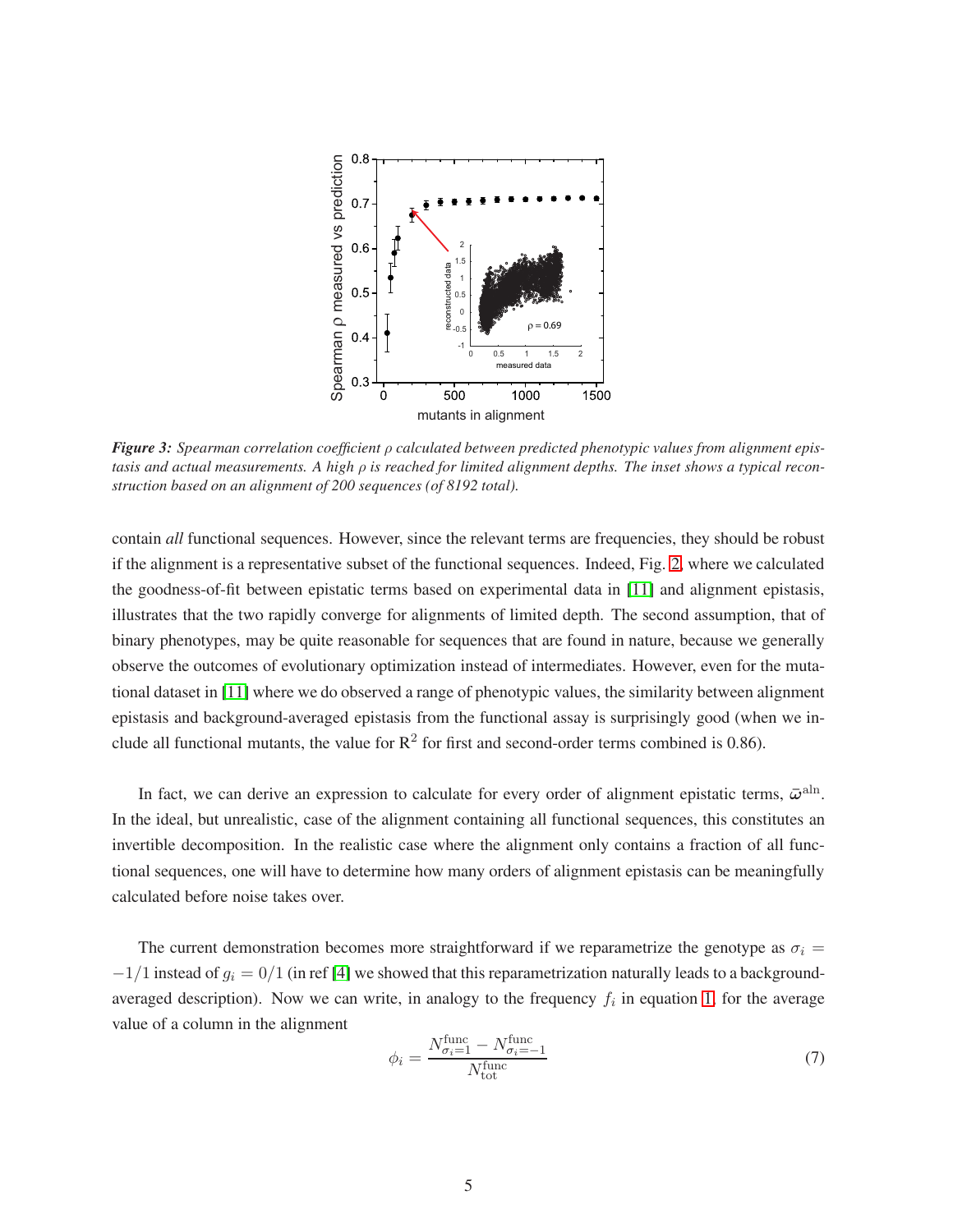Comparison to equation [3](#page-2-1) identifies  $\phi_i$  with  $2f_i - 1$  and

$$
\omega_i^{\text{aln}} = \phi_i \, \frac{2N_{\text{tot}}^{\text{func}}}{N_{\text{tot}}} \tag{8}
$$

Now it is straightforward to show that

$$
\boldsymbol{\omega}_{ij}^{\text{aln}} = \phi_{ij} \frac{4N_{\text{tot}}^{\text{func}}}{N_{\text{tot}}}, \quad \text{and} \quad \boldsymbol{\omega}_{ijk}^{\text{aln}} = \phi_{ijk} \frac{8N_{\text{tot}}^{\text{func}}}{N_{\text{tot}}}, \text{ etc.}
$$
 (9)

Computationally, the  $\phi_{ij...yz}$  are simply obtained by taking the mean value of the element-wise product of entries in columns  $ij...yz$ . The obtained vector  $\bar{\omega}^{\text{aln}}$  now can be used in exactly the same way as the regular background-averaged epistasis vector  $\bar{\omega}$  to calculate the phenotypic values for all the mutants in the combinatorial space

$$
\hat{\boldsymbol{y}}^{\text{aln}} = \boldsymbol{H}^{-1} \boldsymbol{V}^{-1} \bar{\boldsymbol{\omega}}^{\text{aln}} \tag{10}
$$

Doing this for the data in [\[11\]](#page-6-7), we see that reasonable Spearman correlations are reached even for very limited alignment depths; in this case containing 200-300 of more than 8000 sequences (Fig. [3\)](#page-4-0).

### **Discussion**

The prediction of the functional effects of multiple mutations has been the focus of several recent studies, either based on high-throughput experimental functional characterization (e.g. [\[12\]](#page-6-8)), or based on amino acid frequency statistics in natural sequence alignments (e.g. [\[10\]](#page-6-6)). The latter approach has originated from the 3D structure prediction community using global probability models for the sequences [\[8\]](#page-6-4). In the current work we derived the link between amino acid covariance and background-averaged epistasis [\[4\]](#page-6-0) from first principles. We showed that covariance implies epistasis, but that the converse is not true. We subsequently showed that the obtained terms can be used in a straightforward way, using an inverse Hadamard transform, to make a functional prediction for all mutants in the combinatorial space. Making the identification between experimentally obtained epistasis and and alignment statistics should help us solidify the theoretical basis for covariance methods that predict function and 3D structure from natural alignments. That said, completing the theoretical description, and ensuring its direct applicability to natural libraries -where each position has 20 amino acids choices instead of 2- will require an explicit extension of the Hadamard framework to a cardinality larger than 2, which, as of yet, has not been made.

# <span id="page-5-0"></span>References

- <span id="page-5-1"></span>[1] Horovitz A, Fersht AR (1992) Co-operative interactions during protein folding. *J Mol Biol* 224:733– 40.
- [2] Weinberger E (1991) Fourier and Taylor series on fitness landscapes. *Biological Cybernetics* 65:321– 330.